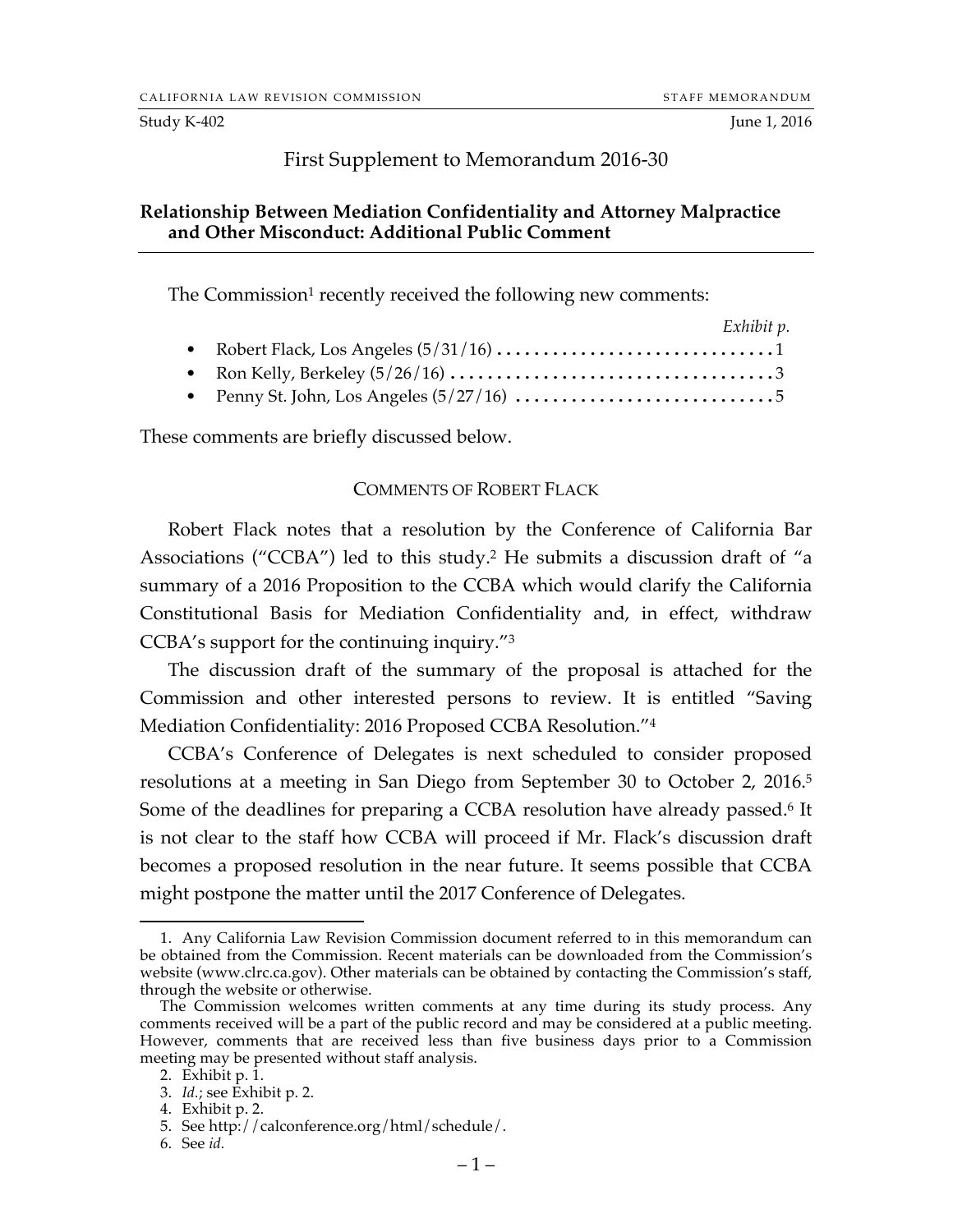### COMMENTS OF RON KELLY

Mr. Kelly's new comment<sup>7</sup> concerns the opposition letter from the California Judges Association ("CJA"), <sup>8</sup> which we described in some detail in a staff memorandum for the April meeting.<sup>9</sup> Mr. Kelly reviewed the meeting recording and determined that three people mentioned CJA's letter during the meeting: Commissioner King, Lulu Wong, and himself.10 Mr. Kelly thinks the Commission should pay more attention to the letter.<sup>11</sup>

### COMMENTS OF PENNY ST. JOHN

Penny St. John (a Los Angeles attorney and family law mediator) "concur[s] with Judge Isabel Cohen (ret.) and Judge Susan P. Finlay (ret.) who both wrote against creating [a] new exception to mediation confidentiality particularly for families going through dissolution."12 Ms. St. John also concurs with Lynette Berg Robe's comments on this subject, which are covered in Memorandum 2016- 30.13

In particular, Ms. St. John urges the Commission to seek more data regarding whether there is enough of a problem to warrant creation of a new exception.<sup>14</sup> She also encourages the Commission to consider the alternative of "educating the parties about the implications of mediation and requiring signed consent."15

She suggests the following plan of attack:

The Commission should first examine the results of further study on whether this exception is necessary, then consider if the protections proposed by Attorney Robe would resolve the issue. If the Commission insists on moving forward with a proposed legislative exception without any data to prove its necessity, I concur with Attorney Robe on the limitations she proposed.16

Respectfully submitted,

Barbara Gaal Chief Deputy Counsel

 <sup>7.</sup> Exhibit pp. 3-4.

<sup>8.</sup> Memorandum 2016-19, Exhibit pp. 5-6.

<sup>9.</sup> Memorandum 2016-19, pp. 2-3.

<sup>10.</sup> Exhibit p. 3.

<sup>11.</sup> *Id.* at 4.

<sup>12.</sup> Exhibit p. 5. For Judge Cohen's comments, see First Supplement to Memorandum 2015-54, Exhibit pp. 16-19. For Judge Finlay's comments, see First Supplement to Memorandum 2015-46, Exhibit pp. 7-8.

<sup>13.</sup> Exhibit p. 5.

<sup>14.</sup> *Id.*

<sup>15.</sup> *Id.*

<sup>16.</sup> *Id.* at 16.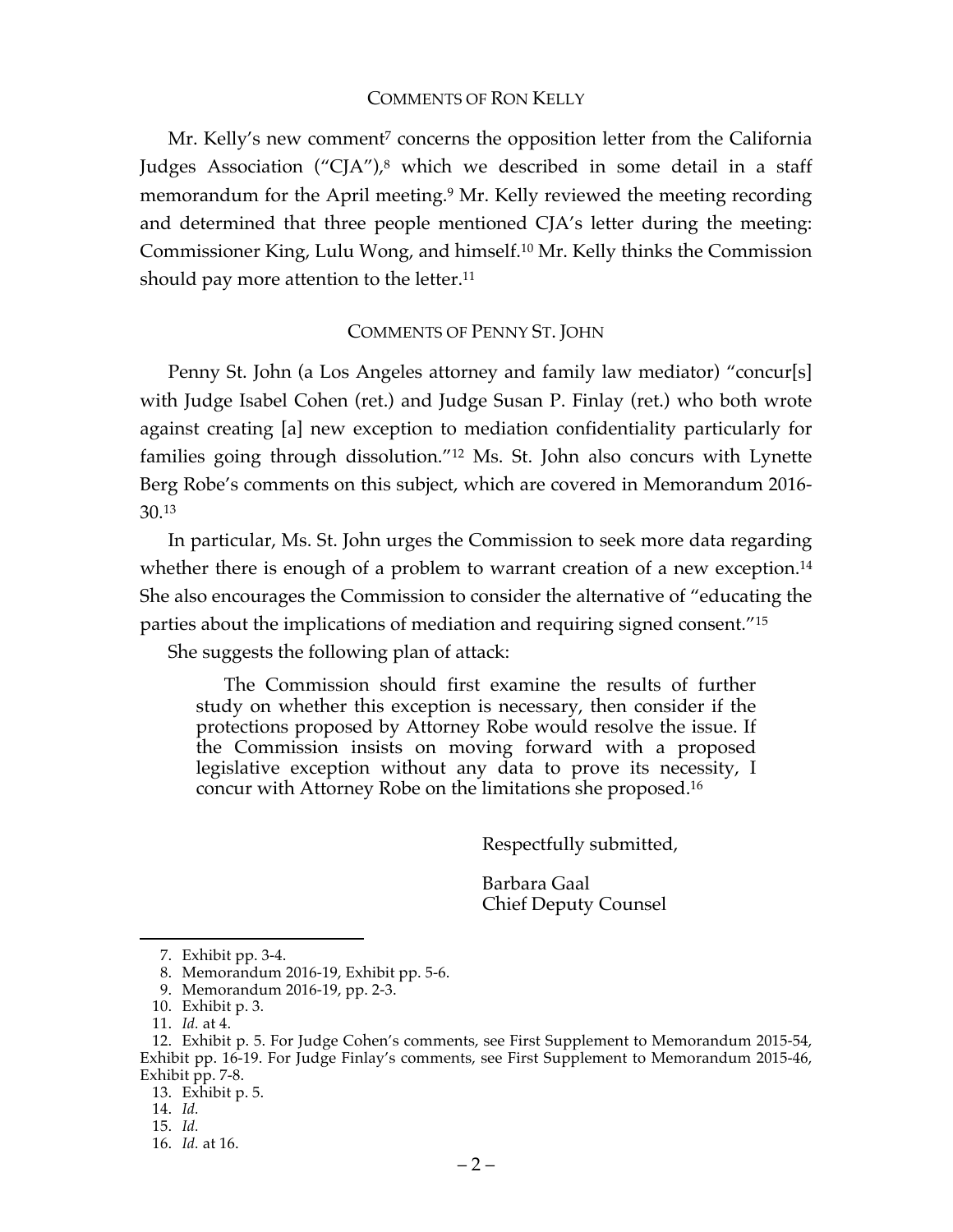# **EMAIL FROM ROBERT FLACK (5/31/16)**

## **Re: 2016 CCBA Resolution, Cal Constitution and Mediation Confidentiality**

Barbara,

As you may know, a CCBA Resolution began this process of reviewing Mediation Confidentiality.

Attached is a summary of a 2016 Proposition to the CCBA which would clarify the California Constitutional Basis for Mediation Confidentiality and, in effect, withdraw CCBA's support for the continuing inquiry.

While not in it's final format (required for CCBA submissions), I thought that the Commission might find this interesting and useful.

Best regards,

-Bob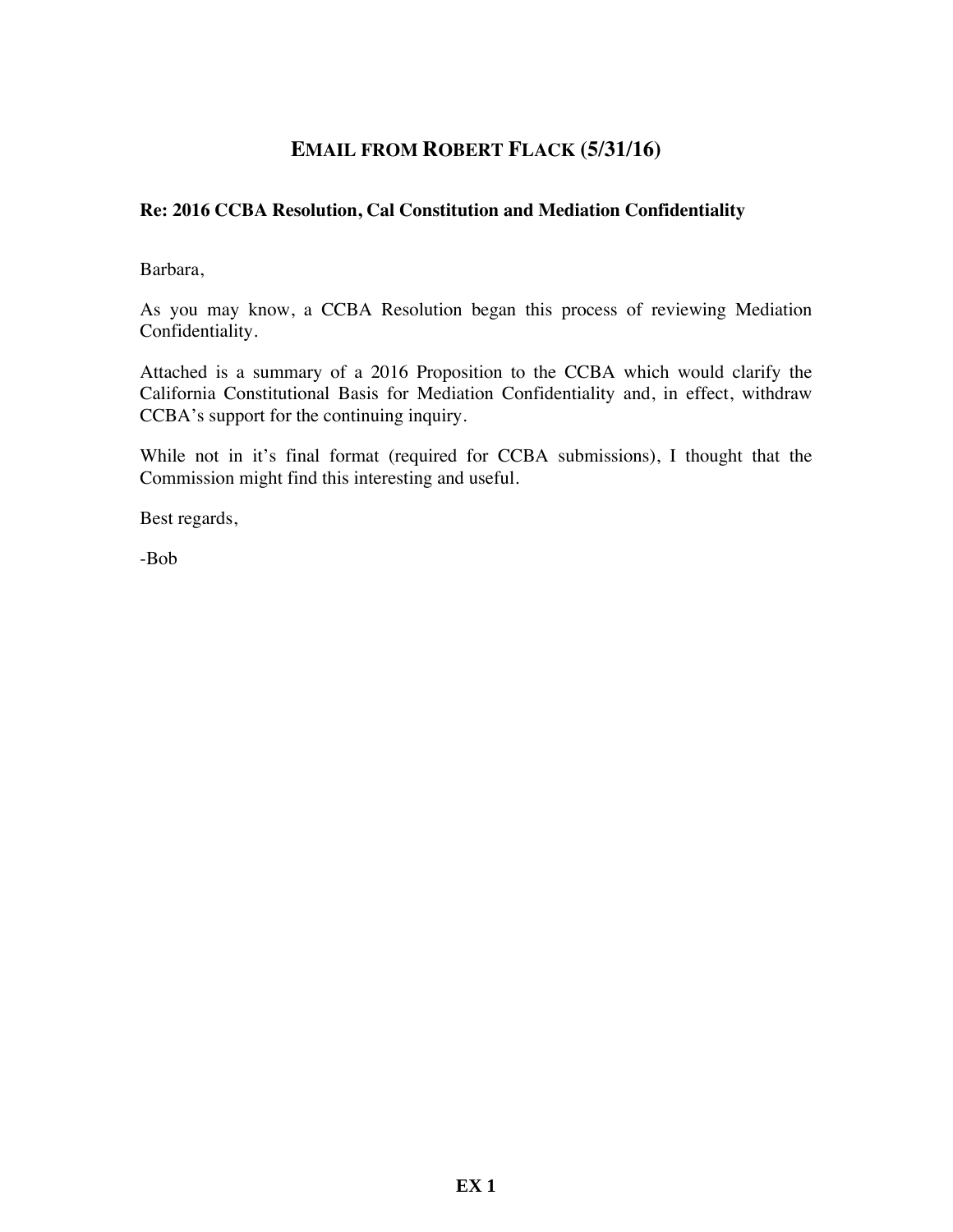# **Saving Mediation Confidentiality 2016 Proposed CCBA Resolution\***

## *Whereas:*

- All Confidential Communications are broadly protected by California's Constitutional Right of Privacy, and
- **Confidential Communications in Mediation** are recognized historically, culturally and practically as essential to an effective process, and
- **Mediation** by it's fundamental nature is non-deterministic and non compulsory, and
- **Confidential Communication in Mediation** is broadly supported by the California Judges Association, the California Public Employment Resolution Board, many retired judges, professional mediators, and actual parties who have extensive experience in Mediation, and
- •Purported **grass roots** support for reducing Mediation Confidentiality is both suspicious and spurious (ex: Change.Org.-"AstroTurf"petition), and
- **Reducing Mediation Confidentiality** would likely result in greater costs to the Courts and to all of the parties in Mediation at a time of great budget stress, and
- **Mediation** is a process not actively supervised by the Courts and exists as a **parallel and separate proceeding** to a traditional Judicial proceeding (hence the names *Alternative Dispute Resolution or Consensual Dispute Resolution*) and the public has no "right to know;" in fact, Mediation is successful primarily because it is not Court supervised, and
- **1<sup>st</sup> Amendment "right to know" principles do not apply** to Confidential Mediation much like they do not apply to the Spousal Privilege, the Clergy-Parishioner Privilege and the Attorney-Client Privilege based on both tradition and sound public policy, and
- **No real evidence actually exists** that indicates any substantial misconduct in Mediation such that no remedy can be so narrowly tailored to address a harm that is so slight as that which might possibly appear in Mediation. The harm outweighs any potential benefit.

# *Therefore,*

- The Evidence Code should be amended to reinforce, clarify and unequivocally protect California's Right to Confidentiality in Mediation based on fundamental California Constitutional Principles guaranteeing all Californians the right to privacy in the management of their personal affairs.
- Specifically, all Communications prepared for mediation and all conduct or Communications of the mediation process are Confidential and protected from disclosure by the **California Constitutional Right to Privacy.**
- Solutions to the concern over this issue may properly come from **education, awareness and notice** language such as that appearing in several popular Pre-Mediation Agreements.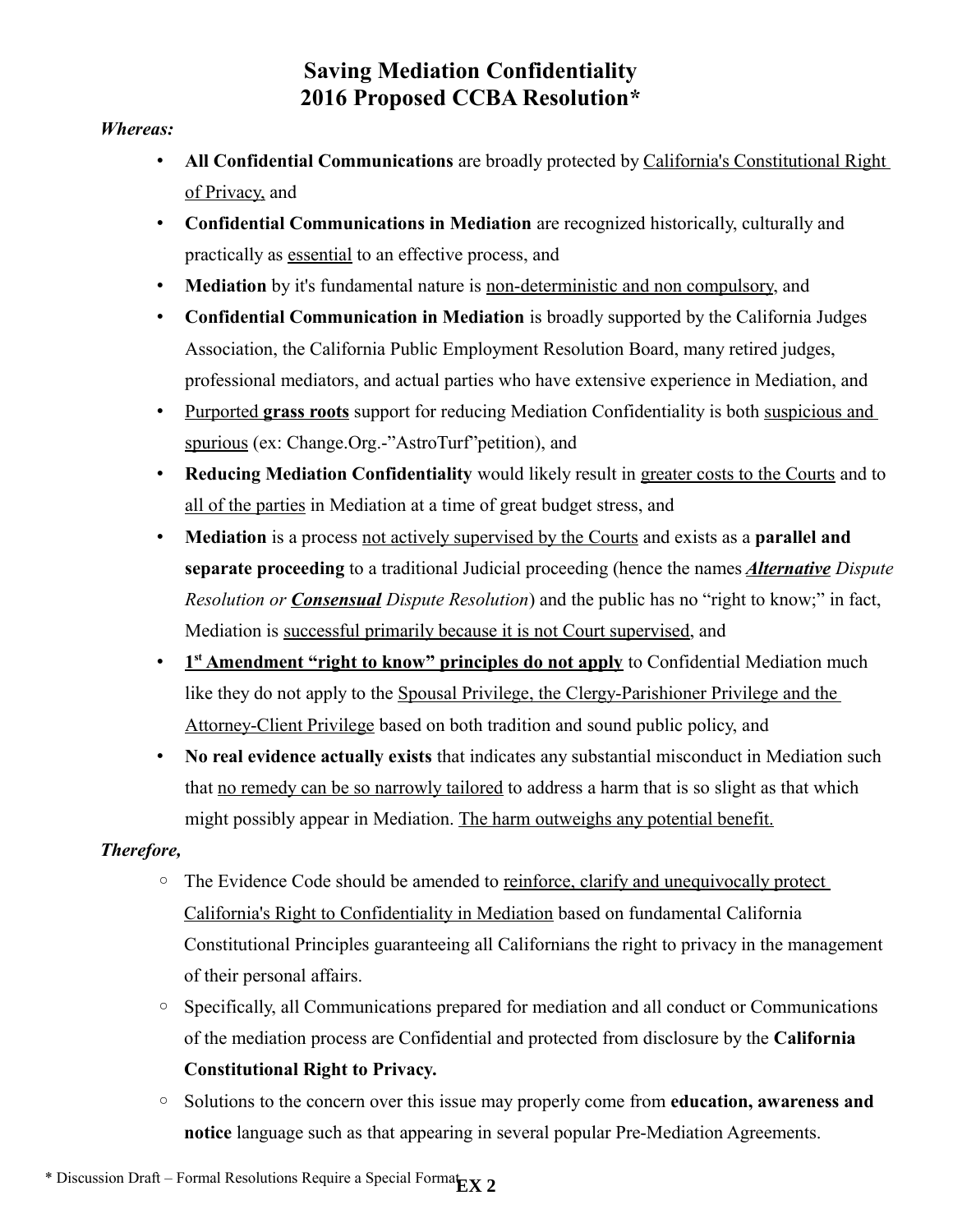# **EMAIL FROM RON KELLY (5/26/16)**

## **Re: "Discussion" of CJA Letter? CLRC Study K-402**

Ms. Barbara Gaal Chief Deputy Counsel California Law Revision Commission

Ms. Lynette Berg Robe Law and Mediation Offices of Lynette Berg Robe

Dear Ms. Gaal and Ms. Robe,

I recently reviewed Law Revision Commission Staff Memorandum 2016-30 dated May 24, 2016. I know you both make every effort to ensure your statements are accurate.

In her May 17, 2016 letter to the Commission, Ms. Robe referenced the letter of opposition from the California Judge's Association dated March 24, 2016. Ms. Robe stated "To not even have a discussion of CJA's letter is a strange omission."

Ms. Gaal responded that "Contrary to Ms. Robe's assertions, CJA's letter **was** specifically discussed at the meeting." (Emphasis in original.) Perhaps the two of you are using the term "discussed" in different ways.

I carefully reviewed the portion of the audio record of the April 14, 2016 meeting in which Study K-402 was discussed. Commissioner King makes a brief reference to the existence of the CJA opposition statement at approximately 47 minutes into the record of this agenda item. No Commissioner responds to his reference or discusses any element of the CJA letter.

In our later oral remarks at the hearing, Ms. Wong and I both reference the CJA letter. No Commissioner responds to these references either, or discusses any element of the CJA letter.

Other than Commissioner King's reference to its existence, I was not able to locate any evidence in the audio record that the Commissioners acknowledged receiving it or talked about its contents in any way.

CJA's opposition is certainly being discussed in the wider public sphere, including the legal press. The Association's letter makes a number of points, and concludes in summary that "it is the California Judges Association position that there exist no valid reasons, including the very rare claim of malpractice by an attorney during the mediation process, to justify an abrogation of the existing statutory confidentiality of the mediation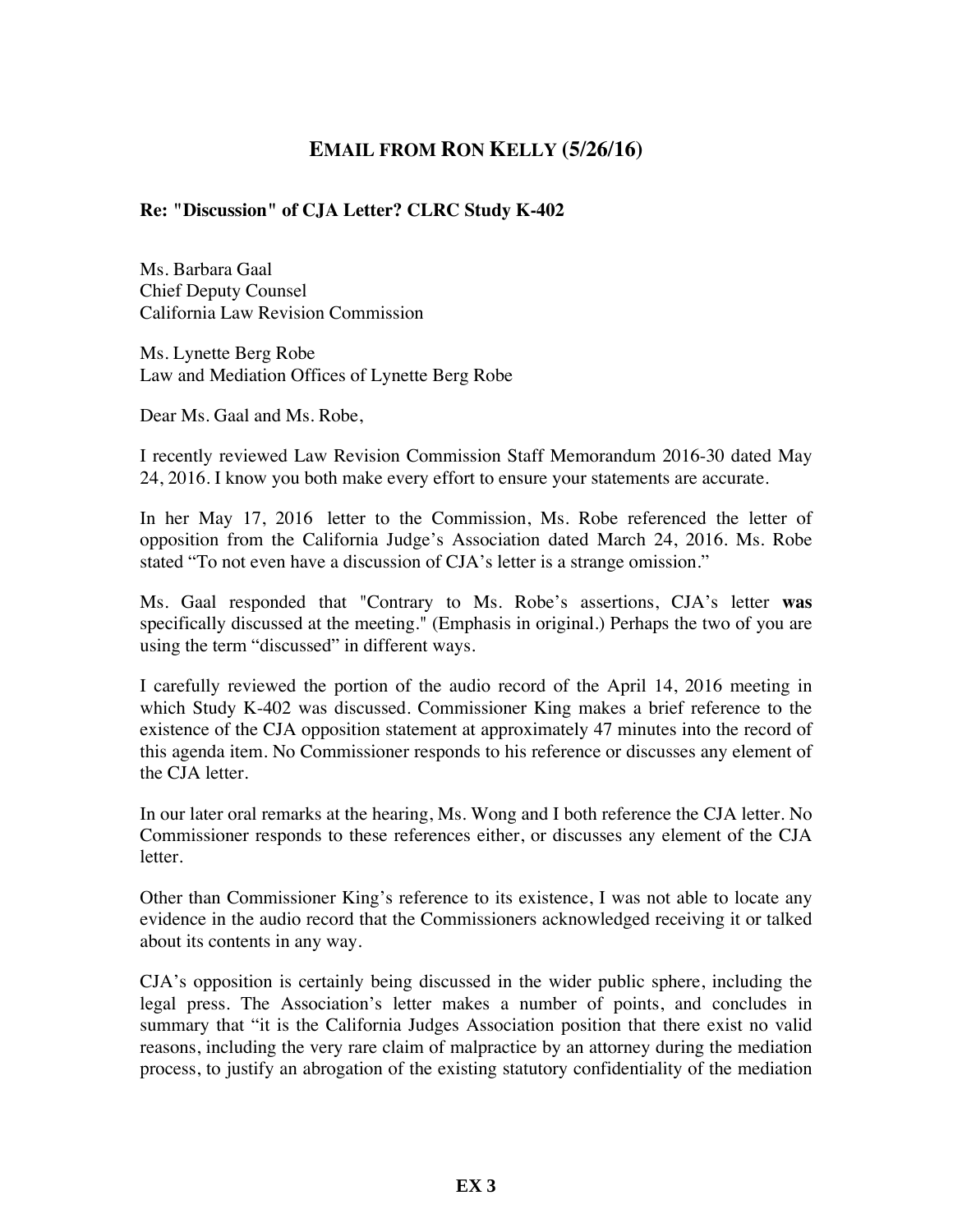process. It is simply too valuable to the civil court system in our state as a matter of public (and effective) policy to sacrifice that confidentiality."

Like Ms. Robe, I believe CJA's letter deserves an actual conversation on the public record among all Commissioners about its content. After reviewing the audio record, I must conclude this has not yet happened and is in fact "a strange omission".

Yours,

Ron Kelly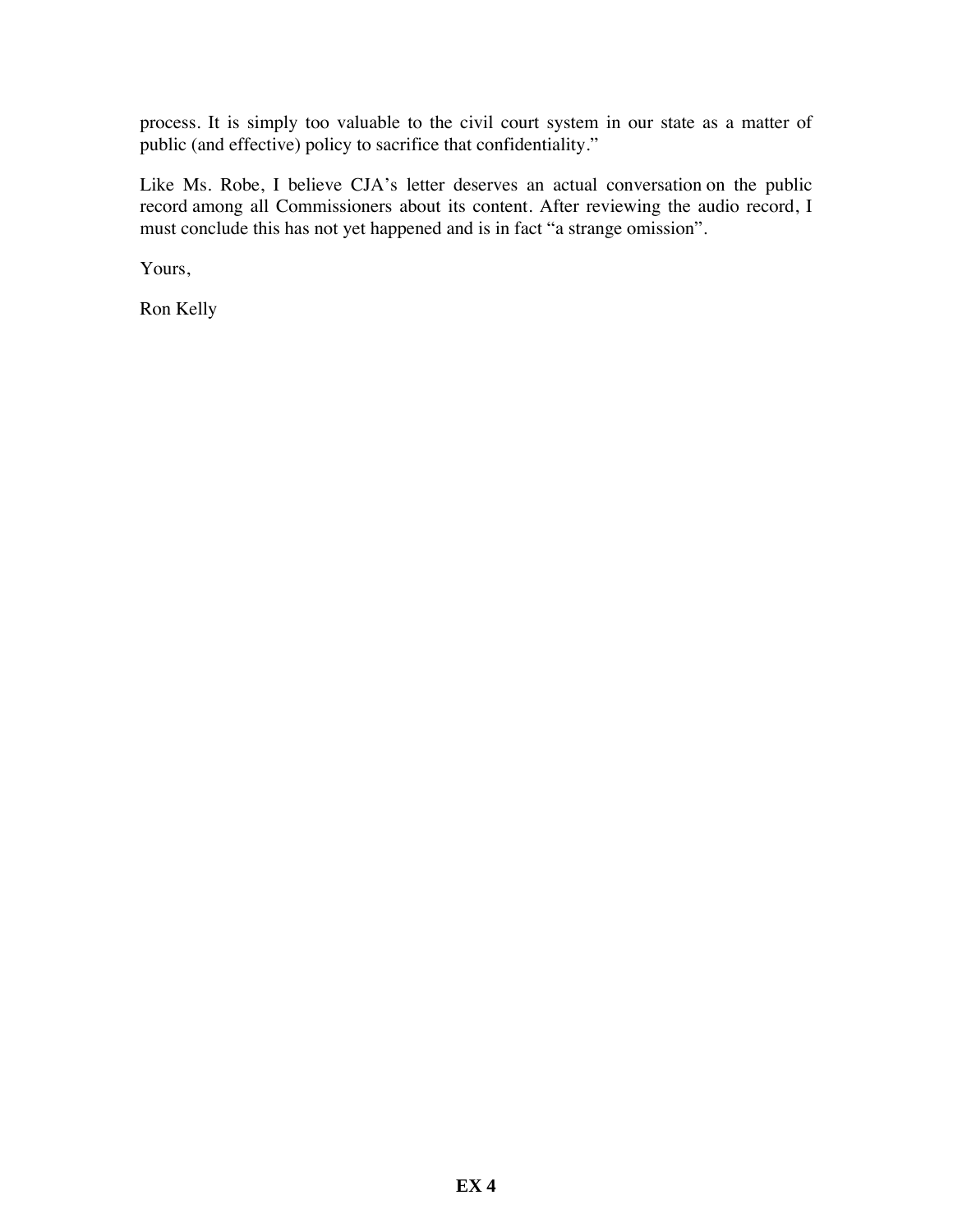# **EMAIL FROM PENNY ST. JOHN (5/27/16)**

### **Re: Opposition to Mediation Confidentiality Exception**

Dear Attorney Gaal,

I concur with Judge Isabel Cohen (ret) and Judge Susan P. Finley (ret.) who both wrote against creating new exception to mediation confidentiality particularly for families going through dissolution. I also concur with the comments by Lynette Berg Robe on this subject.

One of Attorney Robe's objections to the promulgation of this legislative exception to the mediation confidentiality is that there is not enough research showing there is even a problem to be solved. The Commission's response in the Memorandum 2016-30 confirms that this is true. Why is the Commission insisting on moving forward with this legislative change which judges and mediation practitioners with vast experience have testified will be devastating to the efficacy of mediation in family law when there is no data showing that such a change is necessary in California? The Commission should at least wait to see what results are received from Mr. Kelly's request and present the statistics for public discussion. If his request does not produce the information we need, the commission should focus on conducting a professional study and gather as much data as possible.

Mr. Berman and Attorney Pollack and others have provided sound alternatives to the exception. They have proposed educating the parties about the implications of mediation and requiring signed consent. I concur with Mr. Berman that a key element of mediation is the self-determination of the parties. In family law the mediating parties make decisions based on factors that involve all aspects of family life, not just the ones that can be assigned a value by the State and put into legislation. These can be addressed in a forum that the participants are certain will be kept private.